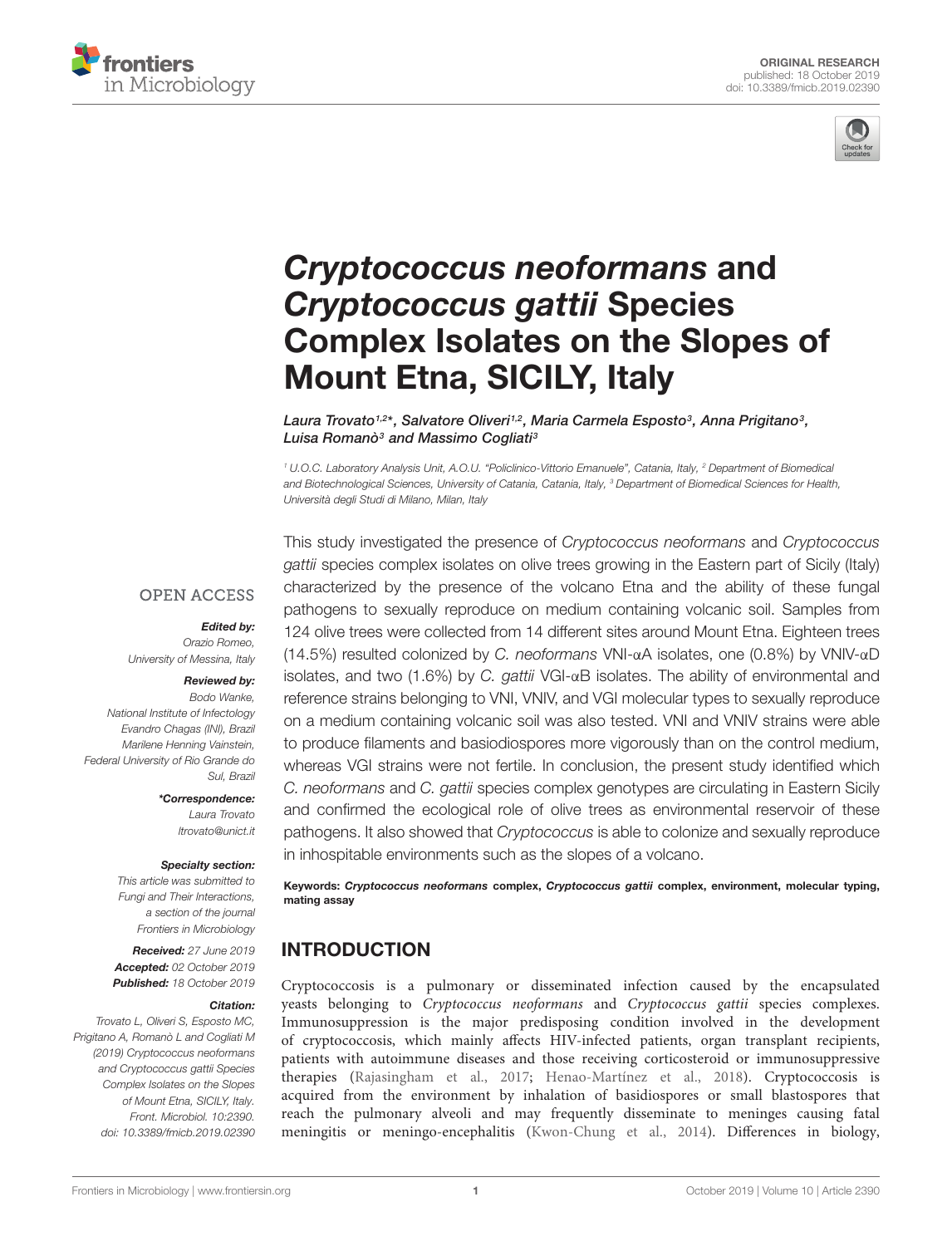epidemiology, pathogenicity, clinical manifestations, and drug susceptibility have been observed between the two species complexes [\(Kwon-Chung and Varma,](#page-6-2) [2006;](#page-6-2) [Lee et al.,](#page-6-3) [2019\)](#page-6-3). Infections caused by yeasts of the C. neoformans species complex, belonging to molecular types VNI, VNII, VNB, VNIII or VNIV, are primarily associated with immunosuppression [\(Kwon-](#page-6-1)[Chung et al.,](#page-6-1) [2014\)](#page-6-1), whereas some yeasts of the C. gattii species complex (molecular types VGI and VGII) frequently infect immunocompetent hosts [\(Chen et al.,](#page-6-4) [2014\)](#page-6-4). Among each molecular type two mating type alleles can be distinguished, mating type a and mating type a, being the former more frequent than the latter [\(Heitman et al.,](#page-6-5) [2011\)](#page-6-5).

C. neoformans VNI is the most prevalent molecular type worldwide and has been recovered from bird excreta, soil, and trunk hollows of different tree species, suggesting that trees play a major role as reservoir in the environment [\(Costa et al.,](#page-6-6) [2010;](#page-6-6) [Chowdhary et al.,](#page-6-7) [2012b;](#page-6-7) [Colom et al.,](#page-6-8) [2012;](#page-6-8) [Cattana et al.,](#page-6-9) [2014;](#page-6-9) [Noguera et al.,](#page-7-1) [2015;](#page-7-1) [Cogliati et al.,](#page-6-10) [2016a;](#page-6-10) [Ellabib et al.,](#page-6-11) [2016;](#page-6-11) [Dou et al.,](#page-6-12) [2017\)](#page-6-12). In contrast, C. neoformans VNIV is mostly distributed in Europe, and less frequently in North and South America and Japan [\(Cogliati,](#page-6-13) [2013\)](#page-6-13). VGI is the prevalent molecular type among the C. gattii species complex, which is mainly distributed in tropical and subtropical regions as well as in some geographical area with temperate climate such as the North Pacific coast of North America and Europe [\(Byrnes](#page-6-14) [and Marr,](#page-6-14) [2011;](#page-6-14) [Chowdhary et al.,](#page-6-15) [2012a;](#page-6-15) [Hagen et al.,](#page-6-16) [2012;](#page-6-16) [Springer et al.,](#page-7-2) [2014;](#page-7-2) [Cogliati et al.,](#page-6-10) [2016a;](#page-6-10) [Acheson et al.,](#page-6-17) [2018\)](#page-6-17). In addition, particular interest is recently addressed on C. gattii VGII which is causing outbreaks in British Columbia (Canada), North Pacific coast of United States, Brazil and Colombia [\(Lockhart et al.,](#page-6-18) [2016;](#page-6-18) [Acheson et al.,](#page-6-17) [2018;](#page-6-17) [Firacative et al.,](#page-6-19) [2019;](#page-6-19) [Maruyama et al.,](#page-6-20) [2019\)](#page-6-20).

A recent environmental survey carried out in Europe and the Mediterranean area showed the presence of both C. neoformans and C. gattii species complexes in the environment and that some trees, such as olive trees and carob trees, presented a rate of colonization higher than others [\(Cogliati et al.,](#page-6-10) [2016a\)](#page-6-10). Furthermore, a niche modeling study considering the European climatic conditions suggested that the potential areas of distribution of the two species complexes is often overlapping and that therefore, in Europe yeasts with different molecular types can frequently interact each with the other [\(Cogliati et al.,](#page-6-21) [2017\)](#page-6-21).

In Sicily, an island of Southern Italy, C. neoformans and C. gattii species complex isolates were previously recovered from Messina (Northeast Sicily) in several samples of bird excreta as well as in Eucalyptus camaldulensis, Prunus dulcis (almond), and Ceratonia siliqua (carob) [\(Criseo and Gallo,](#page-6-22) [1997;](#page-6-22) [Pernice](#page-7-3) [et al.,](#page-7-3) [1998;](#page-7-3) [Romeo et al.,](#page-7-4) [2012\)](#page-7-4). However, olive trees were not sampled during these environmental surveys. Eastern Sicily is characterized by the presence of Mount Etna, the largest volcano in Europe that reaches an altitude of 3350 m.a.s.l. Volcanic origin of soil, difference in altitudes, and exposure of the different sides of the mountain make unique the biotope of Mount Etna, which is very different from the rest of Sicily characterized by a Mediterranean climate.

The aim of this study, therefore, was to evaluate the distribution and molecular characterization of C. neoformans and C. gattii species complex isolates in Eastern Sicily, and the ability of these fungal pathogens to sexually reproduce on medium containing volcanic soil.

# MATERIALS AND METHODS

#### Environmental Sampling and Processing

In the present study olive trees growing at different altitude in urban and rural areas around Mount Etna were investigated. The environmental survey was carried out in October–November 2014 and April–May 2015. Samples were collected by rubbing the inner of hollows and fissures of olive trees with a sterile cotton-tipped swab moistened in a solution of sterile distilled water supplemented with chloramphenicol (10 mg/L), and processed and cultured on Niger seed agar as previously reported [\(Pham et al.,](#page-7-5) [2014;](#page-7-5) [Cogliati et al.,](#page-6-10) [2016a\)](#page-6-10). All brown colonies grown on the plates were isolated and species was identified by microscopy for assessing yeast morphology and capsule presence, and by testing urease activity, ability to grow at 37<sup>°</sup>C, and to assimilate *myo*-inositol as a carbon source. Isolates belonging to C. neoformans or C. gattii species complex were differentiated by inoculating a fresh colony onto L-canavanineglycine-bromothymol blue (CGB) agar prepared as described elsewhere [\(Shadomy et al.,](#page-7-6) [1987\)](#page-7-6).

# Molecular Typing

Genomic DNA was extracted as described by [Viviani et al.](#page-7-7) [\(1997\)](#page-7-7). Molecular type and mating type of all isolates was determined by four multiplex PCRs specific for both C. neoformans and C. gattii species complexes as previously described [\(Cogliati et al.,](#page-6-23) [2000,](#page-6-23) [2015;](#page-6-24) [Esposto et al.,](#page-6-25) [2004;](#page-6-25) [Feng et al.,](#page-6-26) [2013\)](#page-6-26). Molecular and mating types were assigned according to the standard nomenclature of the ISHAM Working Group for genotyping of C. neoformans and C. gattii [\(Meyer et al.,](#page-6-27) [2009\)](#page-6-27). Strains H99 (VNI-αA), JEC20 (VNIV-αD), JEC21 (VNIV-αD), IUM 96–2828 (VNII-αA), WM626 (VNII-αA), WM779 (VGIV-αC), NIH312 (VGIII-αB), NIH191 (VGIII-αC), WM201 (VGI-αB), and IUM 00–5363 (VGII-αB) were used as reference strains. Multi-locus sequence typing (MLST) according to the ISHAM scheme [\(Meyer](#page-6-27) [et al.,](#page-6-27) [2009\)](#page-6-27) was performed for C. gattii species complex isolates. Sequence types (ST) were assigned comparing the MLST profile with those present in the C. gattii MLST database<sup>[1](#page-1-0)</sup>.

# Mating Assay

For the mating assay a volcanic soil medium (VSM) was prepared suspending 50 g of Etna volcanic soil in 1 L of distilled water. The suspension was boiled for at least 30 min and then filtered through gauze. Volume was adjusted with further distilled water and 20 g of agar were added. The medium was sterilized by autoclave and then poured in 90-mm Petri dishes. For sugar volcanic soil medium (SVSM), 0.5 g of glucose were added. Each plate containing VSM and SVSM was inoculated with a mix of two strains of opposite mating type as well as with the two strains independently to exclude haploid fruiting. Cultures were

<span id="page-1-0"></span><sup>1</sup>[www.mycologylab.org](http://www.mycologylab.org)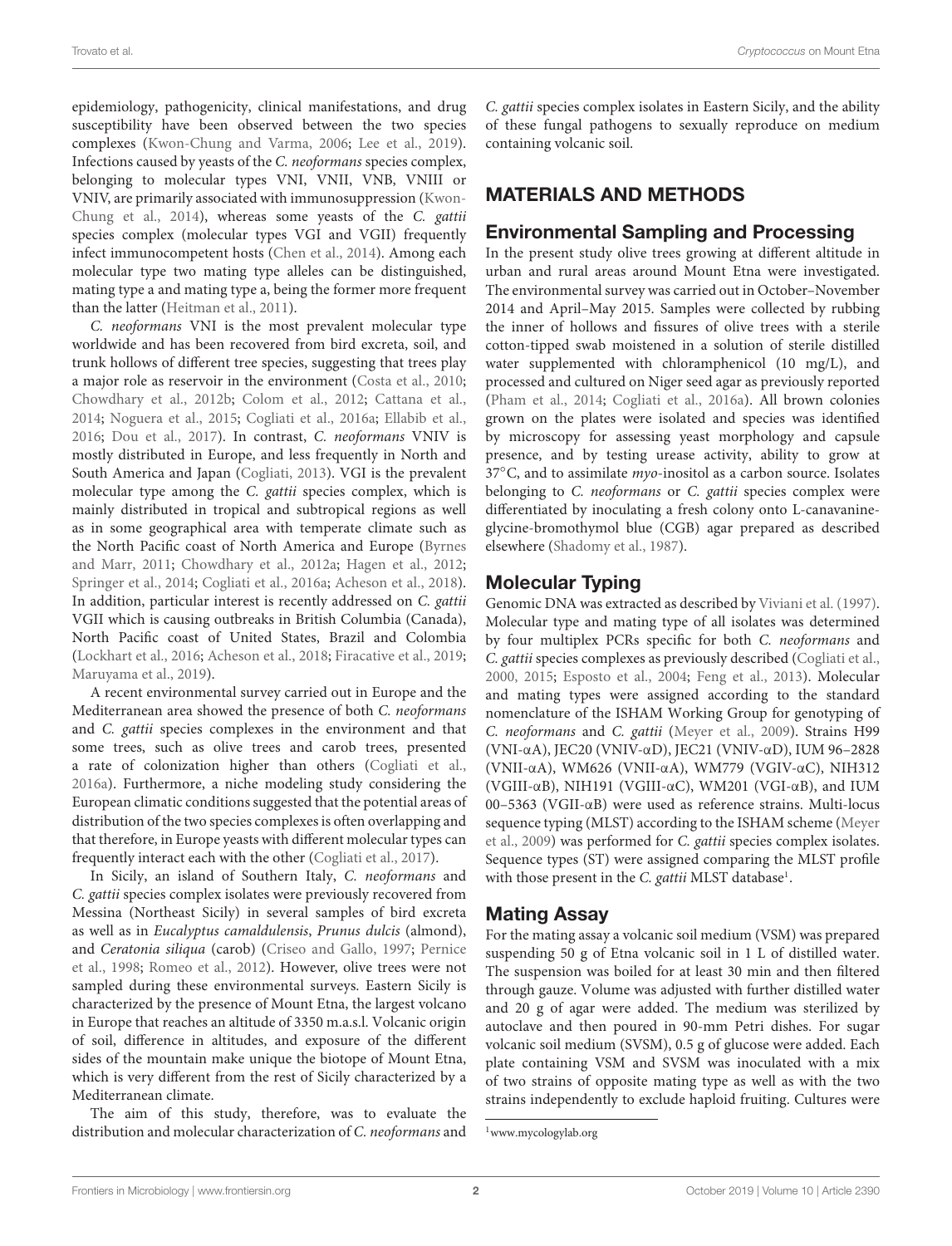<span id="page-2-0"></span>

| <b>Town</b>         | Etna side | Altitude (m.a.s.l.) | No. of sampled<br>olive trees | No. of samples            | <b>Positive trees</b> | <b>Positive samples</b>  | Species/variety               | Molecular type/mating type |
|---------------------|-----------|---------------------|-------------------------------|---------------------------|-----------------------|--------------------------|-------------------------------|----------------------------|
| Riposto             | East      | $\overline{7}$      | $\overline{4}$                | $\,$ 5 $\,$               | $\mathbf{1}$          | $\mathbf{1}$             | C. neoformans var. grubii     | VNI/aA                     |
| Giarre              | East      | 81                  | 12                            | 12                        | $\equiv$              | $\overline{\phantom{0}}$ |                               | $\overline{\phantom{0}}$   |
| Nunziata            | East      | 201                 | 8                             | 10                        | $\mathbf{1}$          | $\overline{1}$           | C. neoformans var. grubii     | VNI/aA                     |
| Piedimonte<br>Etneo | East      | 348                 | 10                            | 12                        | $\overline{4}$        | $\overline{4}$           | C. gattii species complex     | $VGI/\alpha B$             |
|                     |           |                     |                               |                           |                       |                          | C. neoformans var. grubii     | $VMI/\alpha A$             |
|                     |           |                     |                               |                           |                       |                          | C. neoformans var. grubii     | VNI/αA                     |
|                     |           |                     |                               |                           |                       |                          | C. neoformans var. grubii     | VNI/αA                     |
| Zafferana Etnea     | East      | 574                 | 12                            | 12                        |                       | $\overline{\phantom{m}}$ |                               | $\overline{\phantom{a}}$   |
| S. Venera           | East      | 656                 | 13                            | 15                        | $\mathbf{1}$          | $\overline{1}$           | C. neoformans var. grubii     | VNI/αA                     |
| Acireale            | Southeast | 161                 | 9                             | 10                        | $\overline{c}$        | $\overline{c}$           | C. neoformans var. grubii     | $VMI/\alpha A$             |
|                     |           |                     |                               |                           |                       |                          | C. neoformans var. grubii     | VNI/αA                     |
| Catania             | Southeast | $\overline{7}$      | $\,8\,$                       | $\mathrel{\mathsf{g}}$    | $\overline{4}$        | 5                        | C. neoformans var. grubii     | VNI/αA                     |
|                     |           |                     |                               |                           |                       |                          | C. neoformans var. grubii     | $VMI/\alpha A$             |
|                     |           |                     |                               |                           |                       |                          | C. neoformans var. grubii     | VNI/αA                     |
|                     |           |                     |                               |                           |                       |                          | C. neoformans var. grubii     | VNI/αA                     |
|                     |           |                     |                               |                           |                       |                          | C. neoformans var. grubii     | $VNI/\alpha A$             |
| Ragalna             | Southwest | 830                 | 15                            | 53                        | $\mathfrak{S}$        | $\overline{4}$           | C. neoformans var. neoformans | $VNIV/\alpha D$            |
|                     |           |                     |                               |                           |                       |                          | C. neoformans var. grubii     | $VNI/\alpha A$             |
|                     |           |                     |                               |                           |                       |                          | C. neoformans var. grubii     | $VMI/\alpha A$             |
|                     |           |                     |                               |                           |                       |                          | C. gattii species complex     | $VGI/\alpha B$             |
| Adrano              | Southwest | 584                 | 13                            | 13                        | 1                     | $\overline{1}$           | C. neoformans var. grubii     | VNI/αA                     |
| Paternò             | Southwest | 300                 | $\overline{c}$                | $\sqrt{2}$                |                       | $\overline{\phantom{m}}$ |                               | $\qquad \qquad -$          |
| S.M. Licodia        | Southwest | 442                 | $\mathbf{2}$                  | $\ensuremath{\mathsf{3}}$ |                       | $\equiv$                 |                               | ۰                          |
| Mompilieri          | Southwest | 680                 | $\overline{c}$                | $\overline{c}$            |                       | $\overline{\phantom{m}}$ |                               |                            |
| Mojo Alcantara      | North     | 535                 | 14                            | 14                        | $\overline{4}$        | $\overline{4}$           | C. neoformans var. grubii     | VNI/αA                     |
|                     |           |                     |                               |                           |                       |                          | C. neoformans var. grubii     | VNI/αA                     |
|                     |           |                     |                               |                           |                       |                          | C. neoformans var. grubii     | VNI/αA                     |
|                     |           |                     |                               |                           |                       |                          | C. neoformans var. grubii     | VNI/αA                     |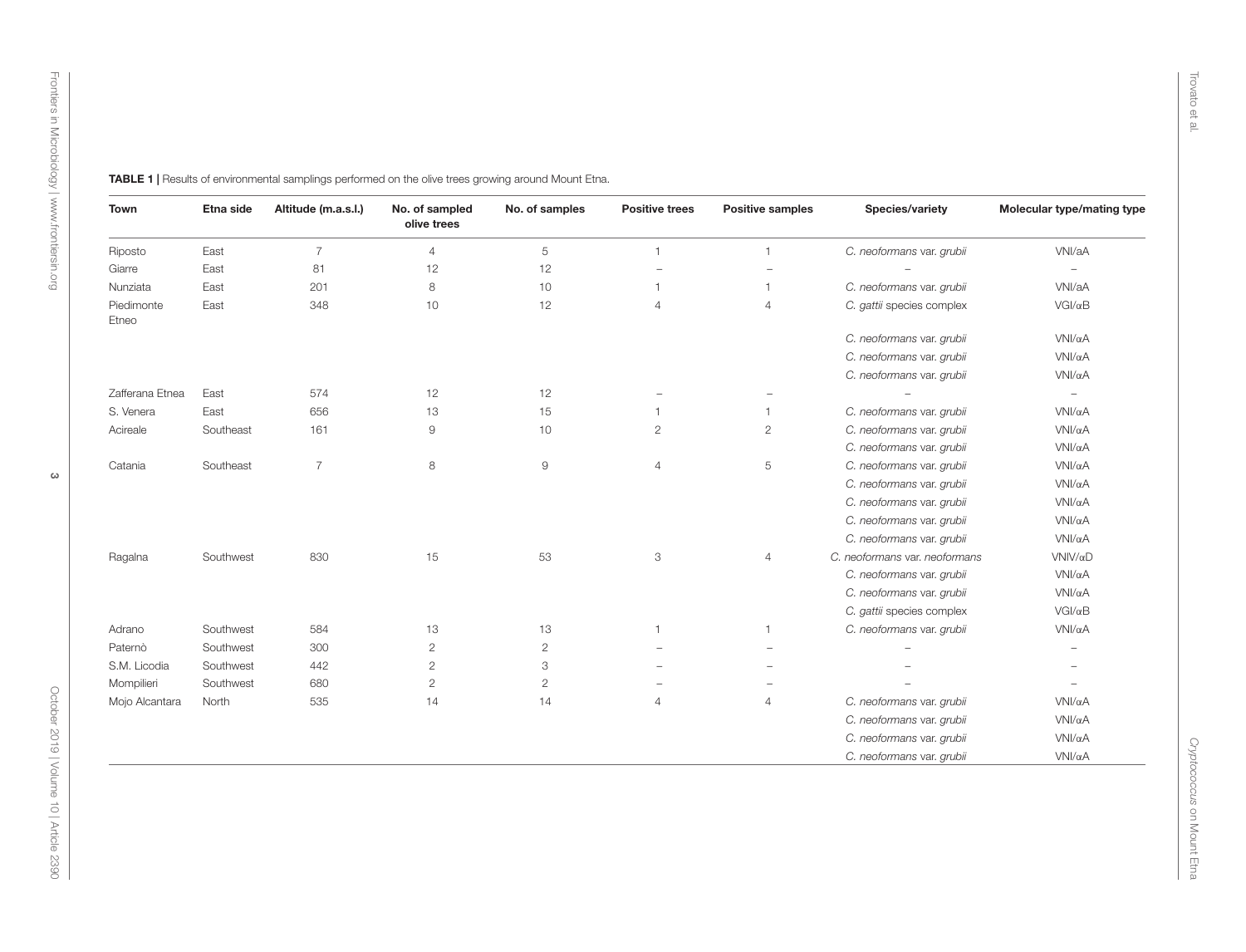

<span id="page-3-1"></span>

incubated at 25◦C in the dark for at least 3–4 weeks and checked once a week for production of hyphae and basidiospores. One plate containing the control medium Murashige and Skoog agar (Sigma-Aldrich, Milano, Italy) was also inoculated as described above in order to test if the two strains were actually able to mate. Mating assays were performed as reported in **[Table 1](#page-2-0)**. JEC20 (VNIV-αD), JEC21 (VNIV-αD), SPCCON11HO1-1 (VNIV-αA), and SPCCON11HO1-2 (VNI-αA) were used as reference tester strains, and strain ITBRF221HO1-5 (VGI-αB), isolated from Southern Italy [\(Montagna et al.,](#page-6-28) [2018\)](#page-6-28), was used for the mating assays with the VGI isolates from Sicily.

#### **Statistics**

Data were analyzed using the MedCalc Statistical Software version 17.9.[2](#page-3-0) (MedCalc Software bvba, Ostend, Belgium; 2017)<sup>2</sup>. Percentage of positive samples from North, East, Southeast, Southwest sides of Mount Etna as well as comparison of positive samples at different altitude were compared using the two-tailed  $\chi^2$  test.

# RESULTS

The geographical distribution of environmental samplings is shown in **[Figure 1](#page-3-1)** and the results are reported in **[Table 1](#page-2-0)**. One hundred and seventy-two samples were collected from 124 olive trees. A total of 21 isolates from 19 olive trees (15.3%) were identified as C. neoformans species complex whereas only two trees (1.6%), one growing on the East and the other on the Southwest side of Mount Etna, were colonized by C. gattii species complex isolates. Fourteen olive trees (14 samples) were sampled on the North, 59 (66 samples) on the East, 17 (19 samples) on the Southeast, and 34 (73 samples) on the Southwest side of Mount Etna, and the rate of positive trees was 28.6% (4/14), 11.9% (7/59), 35.3% (6/17), and 11.8% (4/34), respectively. Statistical analysis showed no significant difference between the four sides of Mount Etna, although the percentage of positive trees was higher in the North and the Southeast sides despite

the number of specimens sampled was lower. Considering the altitude threshold value of 400 m.a.s.l., statistical analysis showed no significant difference of percentage of positive trees at different altitude, although it was higher at altitudes below 400 meters (22.6%, 12/53 vs. 12.7%, 9/71). Among the 21 isolates of the C. neoformans species complex, twenty were C. neoformans var. grubii belonging to molecular type VNI, mating type aA and one was C. neoformans var. neoformans, VNIV, mating type aD. The remaining two isolates were C. gattii, VGI, mating type aB. MLST analysis showed that both C. gattii VGI isolates belonged to ST197 which matched with the ST of other four isolates present in the MLST database: CCA320 and CCA321 environmental isolates from Barcelona (Spain), and CBS6290 and IHEM11792 clinical isolates from Kinshasa (Congo Republic). Results of mating assays showed that all tested strains were able to grow on both VSM and SVSM, although more vigorously on the latter one. The mating assay with the two VNIV reference tester strains (JEC21  $\times$  JEC20) produced filaments and basiodiospores on both VSM and SVSM, which showed to be a more suitable media compared to Murashige and Skoog agar (**[Figure 2](#page-4-0)**). In addition, sporulation was also observed for the mating between the environmental VNIV isolate from Sicily (ITRU2HO2-1) and JEC20 (**[Figure 2](#page-4-0)**). Among mating assays performed with VNI isolates only the one between the two tester strains (SPCCON11HO1-1 × SPCCON11HO1-2) resulted fertile on SVSM (**[Figure 2](#page-4-0)**). None of the C. gattii mating assays resulted fertile after 4 weeks of incubation (**[Table 2](#page-5-0)**).

# **DISCUSSION**

This study confirms the presence of C. neoformans and C. gattii species complex on olive trees growing in Eastern Sicily on the four sides of Mount Etna with a high prevalence on North and Southeast sides. The percentage of positive olive trees was 15.3 and 1.6% for C. neoformans and C. gattii species complex, respectively, confirming the important role of these trees as an ecological niche for both species complexes. A recent environmental survey carried out in Apulia (another region of Southern Italy) reported a percentage of positive

<span id="page-3-0"></span><sup>2</sup><http://www.medcalc.org>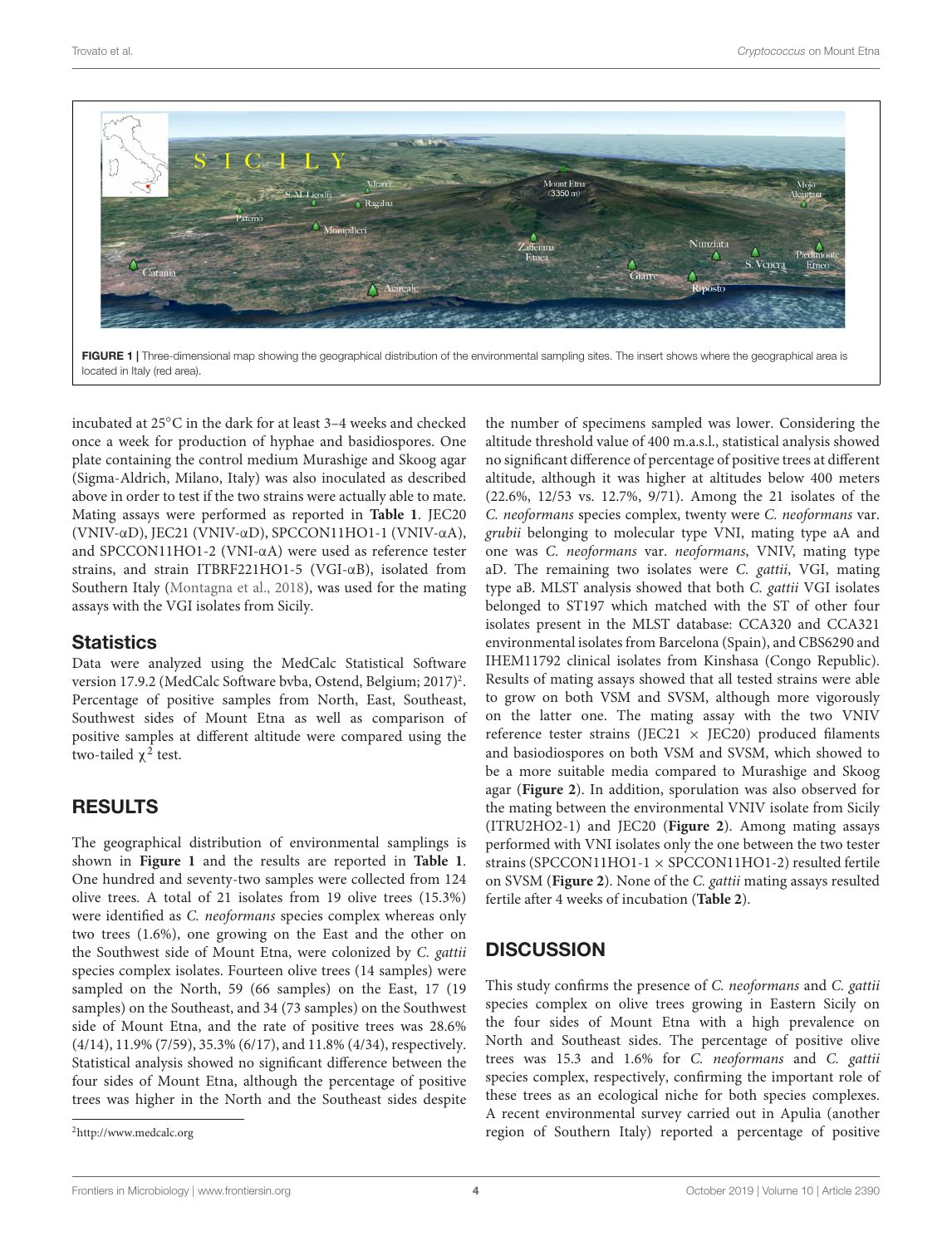

<span id="page-4-0"></span>Essingen, Germany). Basidiospores were observed at 400x magnification with a light microscope Axioskope 40 (Zeiss). SVSM = Sugar volcanic soil medium; VSM = Volcanic soil medium; MS = Murashige and Skoog agar.

olive trees (18%) similar to that found in our study [\(Montagna](#page-6-28) [et al.,](#page-6-28) [2018\)](#page-6-28). Since Sicily is the third Italian region for the production of olive oil, with more than 150,000 hectares of its territory (about 6%) dedicated to olive tree cultivation, this region represents an area with high suitability for the survival of *Cryptococcus* as also confirmed by a recent niche modeling study [\(Cogliati et al.,](#page-6-21) [2017\)](#page-6-21). VNI was the prevalent molecular type among isolates collected in the present study as observed in other regions of Southern Italy [\(Romeo et al.,](#page-7-4) [2012;](#page-7-4) [Cogliati et al.,](#page-6-10) [2016a;](#page-6-10) [Montagna et al.,](#page-6-28) [2018\)](#page-6-28), confirming the ubiquitous presence of this fungal pathogen. The unique isolate with molecular type VNIV was found in an olive tree on the Southwest side of Etna and in particular at an altitude of 820 m.a.s.l. This could reflect the ability of VNIV isolates to tolerate lower temperature better than VNI and C. gattii VGI isolates as previously reported [\(Cogliati et al.,](#page-6-21) [2017\)](#page-6-21). Other authors reported the isolation of this yeast in the nostrils of squirrels living in the Appenine area of Calabria [\(Iatta et al.,](#page-6-29) [2015\)](#page-6-29). All together these data confirm that VNIV isolates are able to survive in the European areas with a sub-continental climate [\(Cogliati et al.,](#page-6-21) [2017\)](#page-6-21). Both C. gattii species complex isolates belonged to VGI molecular type and ST197 genotype. This genotype was previously reported to be genetically related to several other European genotypes forming a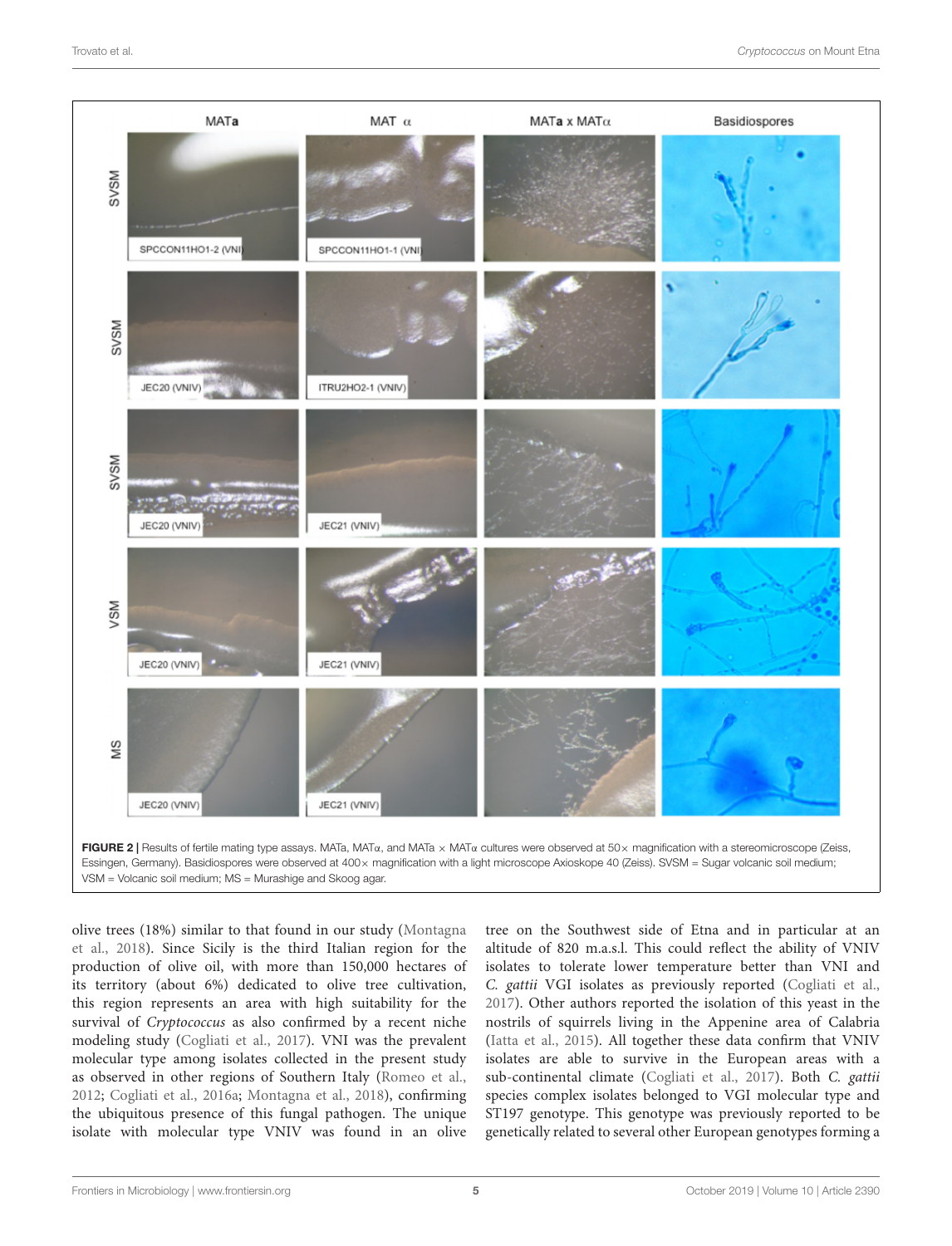<span id="page-5-0"></span>

| TABLE 2   Mating assays performed in the present study. |
|---------------------------------------------------------|
|---------------------------------------------------------|

| <b>Mating assay</b>                 |                                               | Days of incubation to produce filaments |                                |                          |  |  |
|-------------------------------------|-----------------------------------------------|-----------------------------------------|--------------------------------|--------------------------|--|--|
| Mating type $\alpha$ strain         | Mating type a strain                          | Volcanic soil medium                    | Volcanic soil medium + glucose | Murashige and Skoog agar |  |  |
| <b>Cryptococcus neoformans VNI</b>  |                                               |                                         |                                |                          |  |  |
| SPCCON11HO1-1 (tester strain)       | SPCCON11HO1-2 (tester<br>strain)              | NF                                      | 12                             | <b>NF</b>                |  |  |
| ITRU3HO1-1 (strain from Etna)       | SPCCON11HO1-2 (tester<br>strain)              | <b>NF</b>                               | <b>NF</b>                      | <b>NF</b>                |  |  |
| <b>Cryptococcus neoformans VNIV</b> |                                               |                                         |                                |                          |  |  |
| JEC21 (tester strain)               | JEC20 (tester strain)                         | 4                                       | 4                              | $\overline{4}$           |  |  |
| ITRU2HO2-1 (strain from Etna)       | JEC20 (tester strain)                         | <b>NF</b>                               | 9                              | <b>NF</b>                |  |  |
| Cryptococcus gattii VGI             |                                               |                                         |                                |                          |  |  |
| ITPDM3HO1-1 (strain from Etna)      | ITBRF221HO1-5 (strain<br>from Southern Italy) | <b>NF</b>                               | <b>NF</b>                      | <b>NF</b>                |  |  |
| ITRU1HO1-1 (strain from Etna)       | ITBRF221HO1-5 (strain<br>from Southern Italy) | <b>NF</b>                               | <b>NF</b>                      |                          |  |  |

Mediterranean cluster [\(Hagen et al.,](#page-6-16) [2012\)](#page-6-16). Therefore, the isolates recovered in Sicily during this study are probably endemic of the Mediterranean area and have been present in the environment since long time.

The mating type a was the only mating type identified among all isolates. Although mating type **a** isolates were not recovered during this study, future surveys could be able to detect them considering that such isolates have been already found in Southern Italy [\(Viviani et al.,](#page-7-8) [2001;](#page-7-8) [Cogliati et al.,](#page-6-10) [2016a;](#page-6-10) [Montagna et al.,](#page-6-28) [2018\)](#page-6-28). Mating assays showed that C. neoformans and C. gattii species complex strains are able to grow on media containing volcanic soil with and without addition of glucose. This means that volcanic soil is a suitable substrate for the growth of these fungi and therefore, that the peculiar characteristics of the soil on Mount Etna do not limit their survival. In addition, our results showed that C. neoformans species complex strains belonging to VNI and VNIV molecular types are able to sexually reproduce on medium containing volcanic soil, and that one environmental VNIV isolate recovered from Mount Etna was fertile. This is in agreement with the recent findings reporting that VNIV population is more recombinant than VNI population and thus sexual reproduction occurs more frequently in the former than in the latter [\(Cogliati et al.,](#page-6-30) [2016b,](#page-6-30) [2019\)](#page-6-31). In contrast, none of the tested C. gattii strains was able to mate probably due to the fact that VGI strains are the least fertile strains among C. gattii species complex and the absence of adequate tester strains [\(Springer et al.,](#page-7-9) [2017\)](#page-7-9). Several studies report the isolation of C. neoformans species complex strains from soil samples [\(Machado et al.,](#page-6-32) [1993;](#page-6-32) [Montagna et al.,](#page-7-10) [2003,](#page-7-10) [2018;](#page-6-28) [Cogliati,](#page-6-13) [2013;](#page-6-13) [Escandón and Castañeda,](#page-6-33) [2015;](#page-6-33) [Cogliati et al.,](#page-6-10) [2016a\)](#page-6-10) and, recently, it was also showed its ability to mate and produce basidiospores on media prepared with different soil substrates [\(Cogliati,](#page-6-34) [2018\)](#page-6-34). However, at present, similar studies on media containing volcanic soil have not yet been carried out. The ability of this yeast to grow on the volcanic soil confirms that C. neoformans species complex strains are able to colonize a wide range of microhabitats including those more inhospitable. Volcanic soil of Mount Etna is a sub-acid substrate

(pH 6.8), rich of microelements such as iron and copper, with a medium content of potassium, phosphorus and magnesium, but poor of nitrogen and calcium [\(D'Antone et al.,](#page-6-35) [2017\)](#page-6-35). These characteristics are very similar to those recommended to induce filamentation and sporulation of cryptococcal yeasts [\(Hsueh et al.,](#page-6-36) [2011\)](#page-6-36) and therefore, volcanic soil of Mount Etna results a suitable substrate for sexual reproduction of this fungal pathogens. Furthermore, the ability of cryptococcal yeasts to grow and produce blastospores and basidiospores on the volcanic soil represents a potential source of infection since soil aerosols could transfer small cells and spores in pulmonary alveoli of humans and animals causing the onset of the infection. In conclusion, this study identified some of C. neoformans and C. gattii species complex genotypes present in Eastern Sicily and confirmed the ecological role of olive trees as environmental reservoir of these pathogens. It also showed that Cryptococcus is able to colonize and sexually reproduce in inhospitable environments such as the slopes of a volcano.

#### DATA AVAILABILITY STATEMENT

All datasets generated for this study are included in the manuscript/supplementary files.

#### AUTHOR CONTRIBUTIONS

LT, SO, and MC designed the study. LT and SO performed the environmental samplings. MC, ME, AP, and LR performed the molecular typing and mating assay. LT, SO, and MC analyzed the data. LT and MC wrote the manuscript. All authors read and approved the final version of the manuscript.

#### ACKNOWLEDGMENTS

We wish to thank the Scientific Bureau of the University of Catania for language support.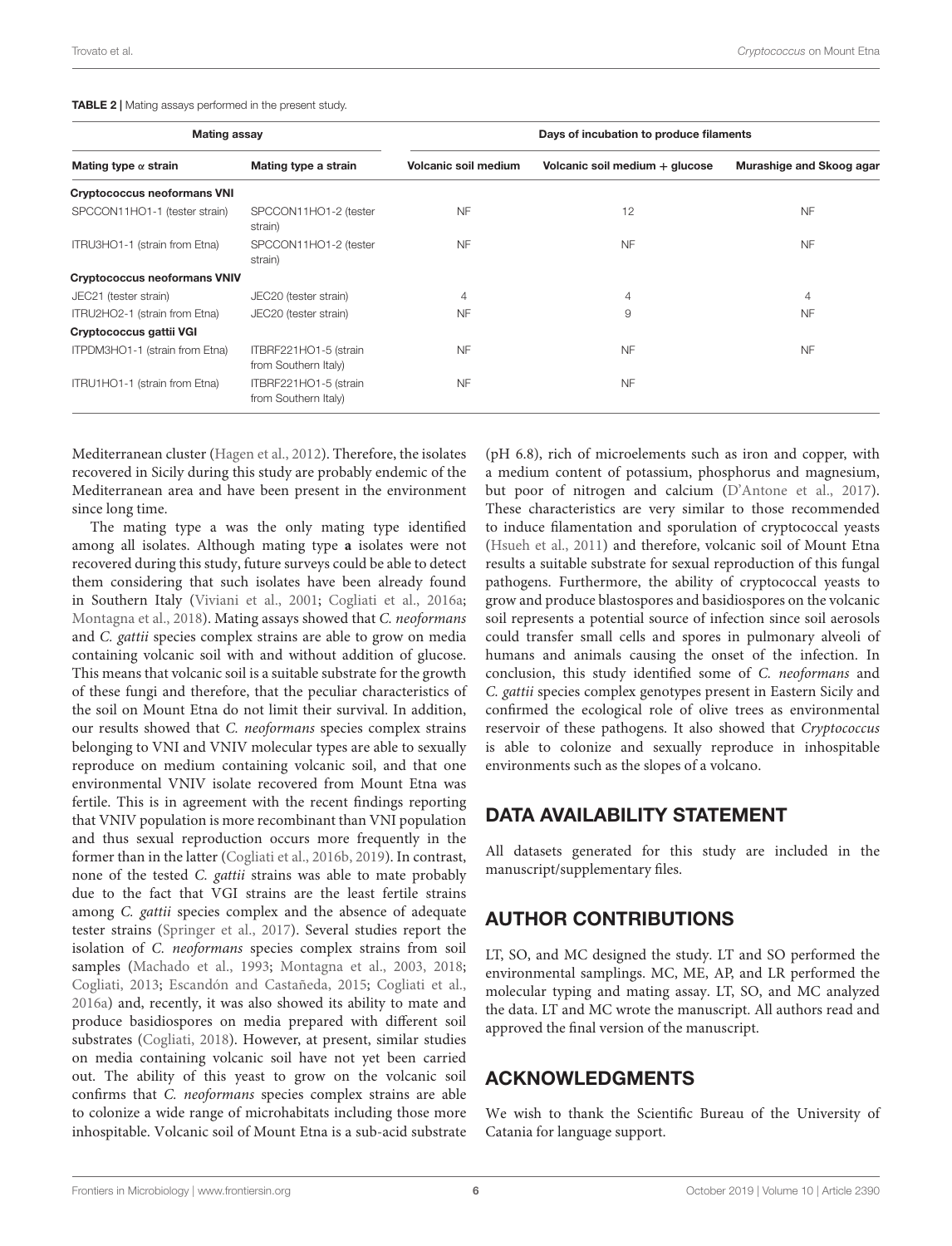#### **REFERENCES**

- <span id="page-6-17"></span>Acheson, E. S., Galanis, E., Bartlett, K., Mak, S., and Klinkenberg, B. (2018). Searching for clues for eighteen years: deciphering the ecological determinants of Cryptococcus gattii on Vancouver Island, British Columbia. Med. Mycol. 56, 129–144. [doi: 10.1093/mmy/myx037](https://doi.org/10.1093/mmy/myx037)
- <span id="page-6-14"></span>Byrnes, E. J. III, and Marr, K. A. (2011). The outbreak of Cryptococcus gattii in western north america: epidemiology and clinical issues. Curr. Infect. Dis. Rep. 13, 256–261. [doi: 10.1007/s11908-011-0181-0](https://doi.org/10.1007/s11908-011-0181-0)
- <span id="page-6-9"></span>Cattana, M. E., Sosa Mde, L., Fernández, M., Rojas, F., Mangiaterra, M., and Giusiano, G. (2014). Native trees of the northeast argentine: natural hosts of the Cryptococcus neoformans-Cryptococcus gattii species complex. Rev. Iberoam. Micol. 31, 188–192. [doi: 10.1016/j.riam.2013.06.005](https://doi.org/10.1016/j.riam.2013.06.005)
- <span id="page-6-4"></span>Chen, S. C., Meyer, W., and Sorrell, T. C. (2014). Cryptococcus gattii infections. Clin. Microbiol. Rev. 27, 980–1024. [doi: 10.1128/CMR.00126-13](https://doi.org/10.1128/CMR.00126-13)
- <span id="page-6-15"></span>Chowdhary, A., Randhawa, H. S., Boekhout, T., Hagen, F., Klaassen, C. H., and Meis, J. F. (2012a). Temperate climate niche for Cryptococcus gattii in Northern Europe. Emerg. Infect. Dis. 18, 172–174. [doi: 10.3201/eid1801.111190](https://doi.org/10.3201/eid1801.111190)
- <span id="page-6-7"></span>Chowdhary, A., Rhandhawa, H. S., Prakash, A., and Meis, J. F. (2012b). Environmental prevalence of Cryptococcus neoformans and Cryptococcus gattii in India: an update. Crit. Rev. Microbiol. 38, 1–16. [doi: 10.3109/1040841X.2011.](https://doi.org/10.3109/1040841X.2011.606426) [606426](https://doi.org/10.3109/1040841X.2011.606426)
- <span id="page-6-13"></span>Cogliati, M. (2013). Global molecular epidemiology of Cryptococcus neoformans and gattii: an atlas of the molecular types. Scientifica 2013:675213. [doi: 10.1155/](https://doi.org/10.1155/2013/675213) [2013/675213](https://doi.org/10.1155/2013/675213)
- <span id="page-6-34"></span>Cogliati, M. (2018). Soil enables mating and sporulation of Cryptococcus neoformans complex. Int. J. Fungal Genet. Biol. 1, 1–4.
- <span id="page-6-23"></span>Cogliati, M., Allaria, M., Tortorano, A. M., and Viviani, M. A. (2000). Genotyping Cryptococcus neoformans var. neoformans with specific primers designed from PCR-fingerprinting bands sequenced using a modified PCR-based strategy. Med. Mycol. 38, 97–103. [doi: 10.1080/mmy.38.2.97.103](https://doi.org/10.1080/mmy.38.2.97.103)
- <span id="page-6-24"></span>Cogliati, M., D'Amicis, R., and Tortorano, A. M. (2015). Cryptococcus gattii seromating type allelic pattern determined by multiplex PCR. Clin. Microbiol. Infect. 21:190.e1-4. [doi: 10.1016/j.cmi.2014.09.003](https://doi.org/10.1016/j.cmi.2014.09.003)
- <span id="page-6-10"></span>Cogliati, M., D'Amicis, R., Zani, A., Montagna, M. T., Caggiano, G., De Giglio, O., et al. (2016a). Environmental distribution of Cryptococcus neoformans and C. gattii around the Mediterranean basin. FEMS Yeast Res. 16:fow045. [doi: 10.1093/femsyr/fow045](https://doi.org/10.1093/femsyr/fow045)
- <span id="page-6-30"></span>Cogliati, M., Zani, A., Rickerts, V., McCormick, I., Desnos-Ollivier, M., Velegraki, A., et al. (2016b). Multilocus sequence typing analysis reveals that Cryptococcus neoformans var. neoformans is a recombinant population. Fungal Genet. Biol. 87, 22–29. [doi: 10.1016/j.fgb.2016.01.003](https://doi.org/10.1016/j.fgb.2016.01.003)
- <span id="page-6-31"></span>Cogliati, M., Desnos-Ollivier, M., McCormick-Smith, I., Rickerts, V., Ferreira-Paim, K., Meyer, W., et al. (2019). Genotypes and population genetics of Cryptococcus neoformans and Cryptococcus gattii species complexes in Europe and the mediterranean area. Fungal Genet. Biol. 129, 16–29. [doi: 10.1016/j.fgb.](https://doi.org/10.1016/j.fgb.2019.04.001) [2019.04.001](https://doi.org/10.1016/j.fgb.2019.04.001)
- <span id="page-6-21"></span>Cogliati, M., Puccianti, E., Montagna, M. T., De Donno, A., Susever, S., Ergin, C., et al. (2017). Fundamental niche prediction of the pathogenic yeasts Cryptococcus neoformans and Cryptococcus gattii in Europe. Environ. Microbiol. 19, 4318–4325. [doi: 10.1111/14622920.13915](https://doi.org/10.1111/14622920.13915)
- <span id="page-6-8"></span>Colom, M. F., Hagen, F., Gonzalez, A., Mellado, A., Morera, N., Linares, C., et al. (2012). Ceratonia siliqua (carob) trees as natural habitat and source of infection by Cryptococcus gattii in the Mediterranean environment. Med. Mycol. 50, 67–73. [doi: 10.3109/13693786.2011.574239](https://doi.org/10.3109/13693786.2011.574239)
- <span id="page-6-6"></span>Costa, A. K., Sidrim, J. J., Cordeiro, R. A., Brilhante, R. S., Monteiro, A. J., and Rocha, M. F. (2010). Urban pigeons (Columba livia) as a potential source of pathogenic yeasts: a focus on antifungal susceptibility of Cryptococcus strains in Northeast Brazil. Mycopathologia 169, 207–213. [doi: 10.1007/s11046-009-](https://doi.org/10.1007/s11046-009-9245-1) [9245-1](https://doi.org/10.1007/s11046-009-9245-1)
- <span id="page-6-22"></span>Criseo, G., and Gallo, M. (1997). Serotyping of Cryptococcus neoformans isolates from environmental and clinical sources in extreme southern Italy (Calabria and Sicily, central Mediterranean area). Mycoses 40, 95–100. [doi: 10.1111/j.](https://doi.org/10.1111/j.1439-0507.1997.tb00194.x) [1439-0507.1997.tb00194.x](https://doi.org/10.1111/j.1439-0507.1997.tb00194.x)
- <span id="page-6-35"></span>D'Antone, C., Punturo, R., and Vaccaro, C. (2017). Rare earth elements distribution in grapevine varieties grown on volcanic soils: an example from Mount Etna (Sicily, Italy). Environ. Assess. 189:160. [doi: 10.1007/s10661-017-](https://doi.org/10.1007/s10661-017-5878-6) [5878-6](https://doi.org/10.1007/s10661-017-5878-6)
- <span id="page-6-12"></span>Dou, H., Wang, H., Xie, S., Chen, X., Xu, Z., and Xu, Y. (2017). Molecular characterization of Cryptococcus neoformans isolated from the environment in Beijing. China Med. Mycol. 55, 737–747. [doi: 10.1093/mmy/myx026](https://doi.org/10.1093/mmy/myx026)
- <span id="page-6-11"></span>Ellabib, M. S., Aboshkiwa, M. A., Husien, W. M., D'Amicis, R., and Cogliati, M. (2016). Isolation, identification and molecular typing of Cryptococcus neoformans from pigeon droppings and other environmental sources in Tripoli. Libya. Mycopathologia 181, 603–608. [doi: 10.1007/s11046-016-9996-4](https://doi.org/10.1007/s11046-016-9996-4)
- <span id="page-6-33"></span>Escandón, P., and Castañeda, E. (2015). Long-term survival of Cryptococcus neoformans and Cryptococcus gattii in stored environmental samples from Colombia. Rev. Iberoam. Micol. 32, 197–199. [doi: 10.1016/j.riam.2014.06.007](https://doi.org/10.1016/j.riam.2014.06.007)
- <span id="page-6-25"></span>Esposto, M. C., Cogliati, M., Tortorano, A. M., and Viviani, M. A. (2004). Determination of Cryptococcus neoformans var. neoformans mating type by multiplex PCR. Clin. Microbiol. Infect. 10, 1092–1094. [doi: 10.1111/j.1469-0691.](https://doi.org/10.1111/j.1469-0691.2004.00972.x) [2004.00972.x](https://doi.org/10.1111/j.1469-0691.2004.00972.x)
- <span id="page-6-26"></span>Feng, X., Fu, X., Ling, B., Wang, L., Liao, W., Pan, W., et al. (2013). Rapid differentiation of cryptic species within Cryptococcus gattii by a duplex PCR assay. J. Clin. Microbiol. 51, 3110–3112. [doi: 10.1128/JCM.01455-13](https://doi.org/10.1128/JCM.01455-13)
- <span id="page-6-19"></span>Firacative, C., Torres, G., Meyer, W., and Escandón, P. (2019). Clonal dispersal of Cryptococcus gattii VGII in an endemic region of cryptococcosis in Colombia. J. Fungi 5:E32. [doi: 10.3390/jof5020032](https://doi.org/10.3390/jof5020032)
- <span id="page-6-16"></span>Hagen, F., Colom, M. F., Swinne, D., Tintelnot, K., Iatta, R., Montagna, M. T., et al. (2012). Autochthonous and dormant Cryptococcus gattii infections in Europe. Emerg. Infect. Dis. 18, 1618–1624. [doi: 10.3201/eid1810.120068](https://doi.org/10.3201/eid1810.120068)
- <span id="page-6-5"></span>Heitman, J., Kozel, T. R., Kwon-Chung, K. J., Perfect, J. R., and Casadevall, A. (2011). Cryptococcus: from Human Pathogen to Model Yeast. Washington, DC: ASM Press.
- <span id="page-6-0"></span>Henao-Martínez, A. F., Chastain, D. B., and Franco-Paredes, C. (2018). Treatment of cryptococcosis in non-HIV immunocompromised patients. Curr. Opin. Infect. Dis. 31, 278–285. [doi: 10.1097/QCO.0000000000000458](https://doi.org/10.1097/QCO.0000000000000458)
- <span id="page-6-36"></span>Hsueh, Y. P., Lin, X., Kwon-Chung, K. J., and Heitman, J. (2011). "Sexual reproduction of Cryptococcus," in Cryptococcus: From Human Pathogen to Model Yeast, eds J. Heitman, T. Kozel, K. J. Kwon-Chung, J. Perfect, and A. Casadevall, (Washington, DC: American Society for Microbiology Press).
- <span id="page-6-29"></span>Iatta, R., Immediato, D., Puttilli, M. R., Danesi, P., Passantino, G., Parisi, A., et al. (2015). Cryptococcus neoformans in the respiratory tract of squirrels, Callosciurus finlaysonii (Rodentia, Sciuridae). Med. Mycol. 53, 666–673. [doi:](https://doi.org/10.1093/mmy/myv045) [10.1093/mmy/myv045](https://doi.org/10.1093/mmy/myv045)
- <span id="page-6-1"></span>Kwon-Chung, K. J., Fraser, J. A., Doering, T. L., Wang, Z., Janbon, G., Idnurm, A., et al. (2014). Cryptococcus neoformans and Cryptococcus gattii, the etiologic agents of cryptococcosis. Cold Spring Harb. Perspect. Med. 4:a019760. [doi: 10.](https://doi.org/10.1101/cshperspect.a019760) [1101/cshperspect.a019760](https://doi.org/10.1101/cshperspect.a019760)
- <span id="page-6-2"></span>Kwon-Chung, K. J., and Varma, A. (2006). Do major species concepts support one, two or more species within Cryptococcus neoformans? FEMS Yeast Res. 6, 574–587. [doi: 10.1111/j.1567-1364.2006.00088.x](https://doi.org/10.1111/j.1567-1364.2006.00088.x)
- <span id="page-6-3"></span>Lee, G. A., Arthur, I., Merritt, A., and Leung, M. (2019). Molecular types of Cryptococcus neoformans and Cryptococcus gattii in Western Australia and correlation with antifungal susceptibility. Med. Mycol. 57, 1004–1010. [doi: 10.1093/mmy/myy161](https://doi.org/10.1093/mmy/myy161)
- <span id="page-6-18"></span>Lockhart, S. R., McCotter, O. Z., and Chiller, T. M. (2016). Emerging fungal infections in the Pacific Northwest: the unrecognized burden and geographic range of Cryptococcus gattii and Coccidioides immitis. Microbiol. Spectr. 4:EI10– EI0016. [doi: 10.1128/microbiolspec.EI10-0016-2016](https://doi.org/10.1128/microbiolspec.EI10-0016-2016)
- <span id="page-6-32"></span>Machado, C. C., Amaral, A. A., and Severo, L. C. (1993). Cryptococcus neoformans var. neoformans isolated from soil. Rev Inst. Med. Trop. Sao. Paulo. 35, 77–79. [doi: 10.1590/s0036-46651993000100011](https://doi.org/10.1590/s0036-46651993000100011)
- <span id="page-6-20"></span>Maruyama, F. H., de Paula, D. A. J., Menezes, I. G., Favalessa, O. C., Hahn, R. C., de Almeida, A. D. B. P. F., et al. (2019). Genetic diversity of the Cryptococcus gattii species complex in Mato Grosso State, Brazil. Mycopathologia 184, 45–51. [doi: 10.1007/s11046-018-0313-2](https://doi.org/10.1007/s11046-018-0313-2)
- <span id="page-6-27"></span>Meyer, W., Aanensen, D. M., Boekhout, T., Cogliati, M., Diaz, M. R., Esposto, M. C., et al. (2009). Consensus multilocus sequence typing scheme for Cryptococcus neoformans and Cryptococcus gattii. Med. Mycol. 47, 561–570. [doi: 10.1080/13693780902953886](https://doi.org/10.1080/13693780902953886)
- <span id="page-6-28"></span>Montagna, M. T., De Donno, A., Caggiano, G., Serio, F., De Giglio, O., Bagordo, F., et al. (2018). Molecular characterization of Cryptococcus neoformans and Cryptococcus gattii from environmental sources and genetic comparison with clinical isolates in Apulia, Italy. Environ. Res. 160, 347–352. [doi: 10.1016/j.](https://doi.org/10.1016/j.envres.2017.09.032) [envres.2017.09.032](https://doi.org/10.1016/j.envres.2017.09.032)